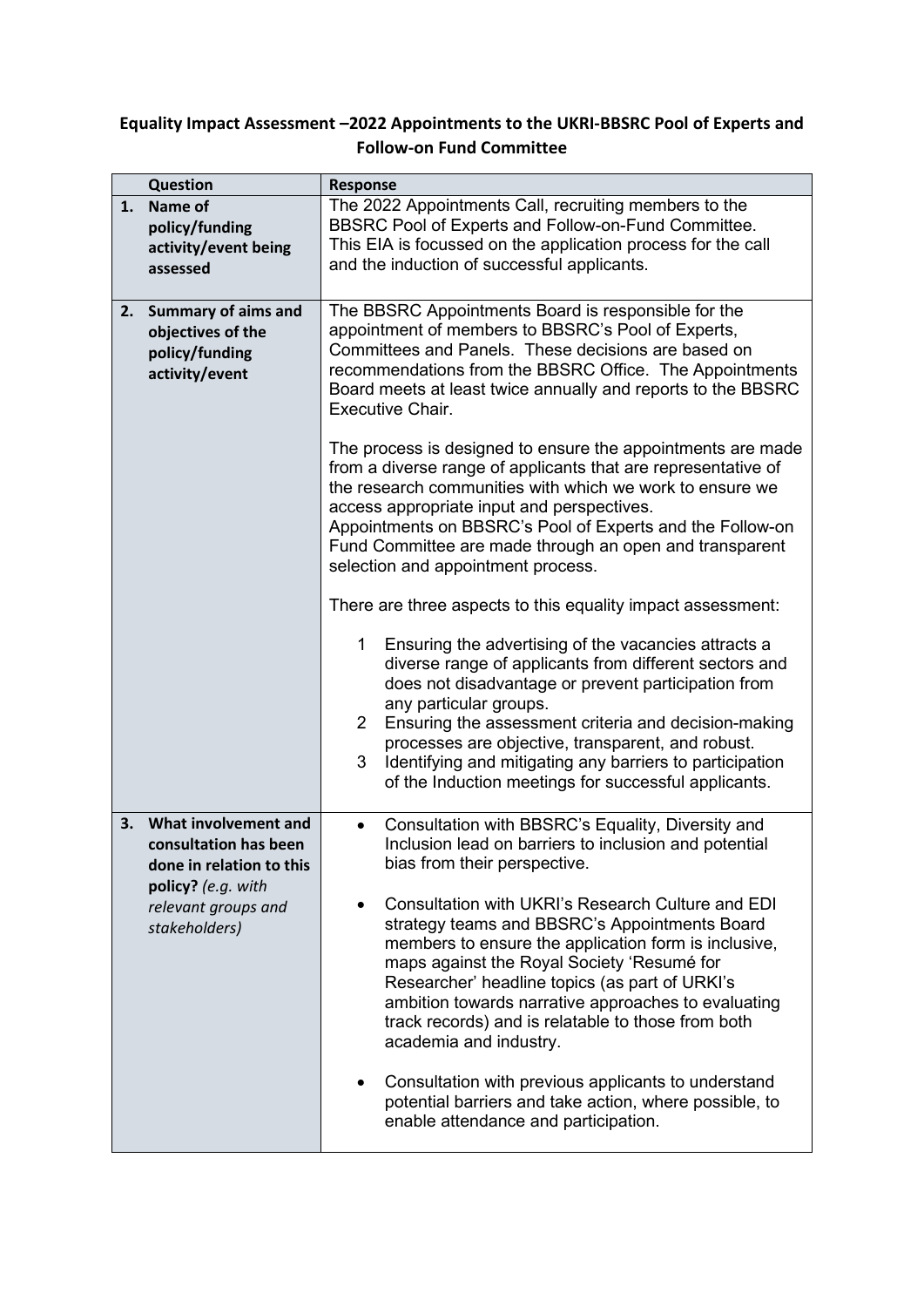|                                                                                  | Consultation with BBSRC committee secretariats to<br>$\bullet$<br>understand the number of vacancies, skills and<br>expertise required.                                                                                                                                    |
|----------------------------------------------------------------------------------|----------------------------------------------------------------------------------------------------------------------------------------------------------------------------------------------------------------------------------------------------------------------------|
|                                                                                  | • Consultation with BBSRC events management team to<br>ensure the Induction meeting allows attendance and<br>participation from a diverse range of people.                                                                                                                 |
|                                                                                  | Maintenance of two-way channels of communication<br>$\bullet$<br>between BBSRC and stakeholders.                                                                                                                                                                           |
|                                                                                  | BBSRC is committed to equality, diversity and inclusion and<br>to enable participation for everyone who applies to our<br>Committees and Panels and those who are involved in the<br>selection and appointments. To facilitate this, we adopt the<br>following principles: |
|                                                                                  | The call is advertised widely to reach the widest<br>$\bullet$<br>possible audience                                                                                                                                                                                        |
|                                                                                  | The advert clearly states the expectations and criteria<br>$\bullet$<br>for the roles. Selection and appointments are made<br>against these pre-published criteria.                                                                                                        |
|                                                                                  | The BBSRC website conforms to accessibility<br>$\bullet$<br>requirements for websites, including the ability to<br>adjust the text size or use a text reader on the page.                                                                                                  |
|                                                                                  | The Appointments Board members involved in the<br>$\bullet$<br>decision-making process have had training in<br>unconscious bias to raise awareness of conditions that<br>may impact on their decision-making.                                                              |
|                                                                                  | BBSRC is committed to enabling participation for<br>$\bullet$<br>people with alternative work patterns, including<br>reduced working hours, flexible working patterns                                                                                                      |
|                                                                                  | Individuals are asked to inform BBSRC if they have<br>any additional needs to enable applications to be<br>submitted and to aid attendance/participation at<br>meetings                                                                                                    |
| Who is affected by the<br>4.<br>policy/funding                                   | <b>Short Term</b><br>Anyone who applies to a position on the Pool of                                                                                                                                                                                                       |
| activity/event?                                                                  | Experts or the Follow-on Fund Committee panels.                                                                                                                                                                                                                            |
|                                                                                  | Long Term:<br>Applicants who have a proposal assessed by the Pool<br>of Experts or the Follow-on-Fund Committee<br>The public (through investments through assessment<br>by these panels)                                                                                  |
| What are the<br>5.<br>arrangements for<br>monitoring and<br>reviewing the actual | BBSRC will review this equality impact assessment regularly<br>to identify any further actions or interventions that are required<br>to improve the diversity and inclusion of the Appointments<br>Process and Induction meetings.                                         |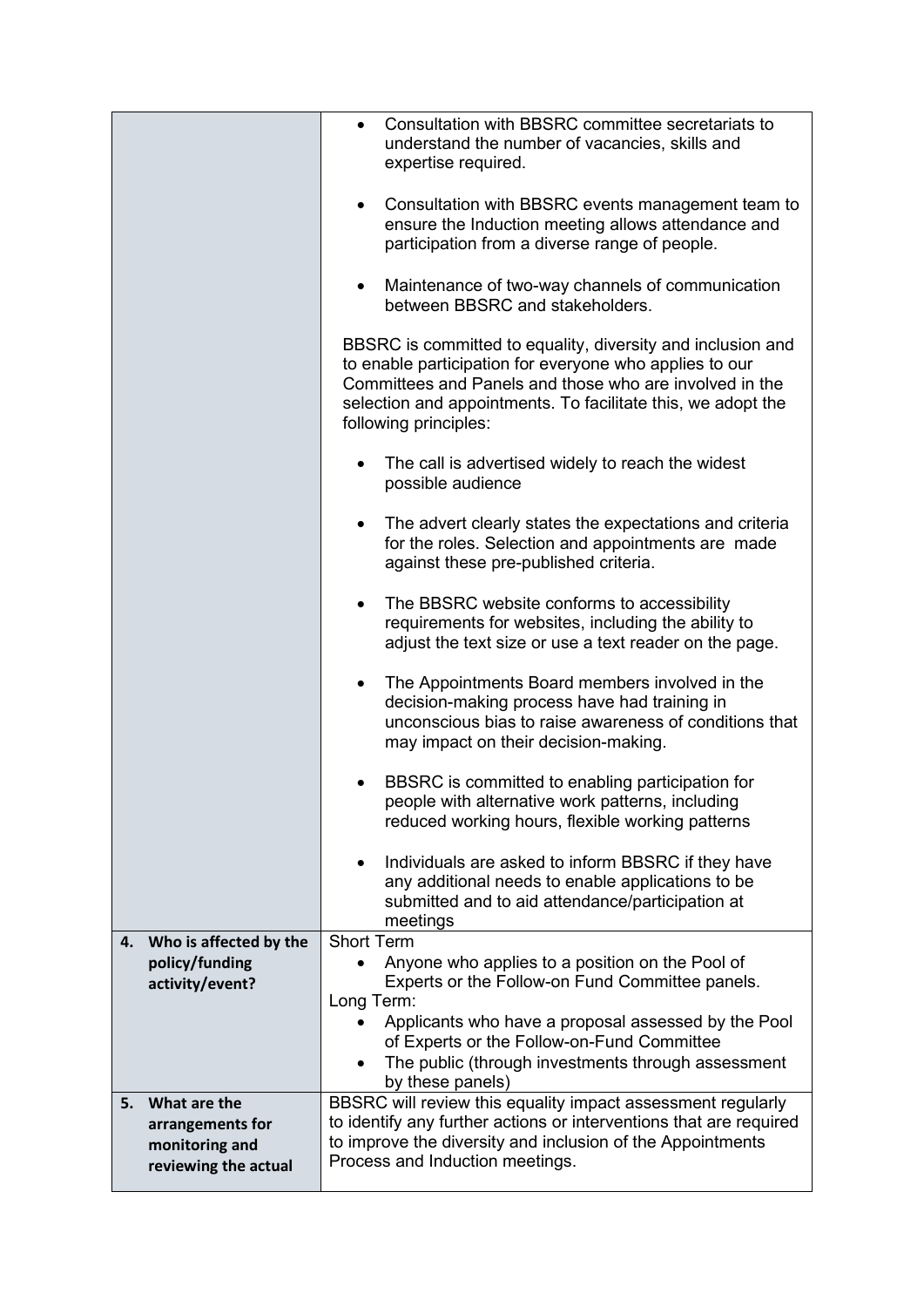| impact of the<br>policy/funding<br>activity/event? | The language of all documentation is reviewed annually and<br>changes are made where it would improve the understanding<br>or the inclusivity of the document.                                                 |
|----------------------------------------------------|----------------------------------------------------------------------------------------------------------------------------------------------------------------------------------------------------------------|
|                                                    | Anonymised diversity data are monitored throughout the<br>process of application.                                                                                                                              |
|                                                    | The data analysis covers:<br>The applicant diversity<br>The diversity of those who are recommended for a<br>$\bullet$<br>position<br>The diversity of those who successfully obtain a<br>$\bullet$<br>position |
|                                                    | These data are used to monitor trends throughout each<br>Appointments call to provide evidence that our processes are<br>inclusive, or to indicate where improvements could be made.                           |
|                                                    | Diversity trends are also monitored over time to see if we have<br>achieved an improvement in the diversity of our committees<br>and panels.                                                                   |

| <b>Protected</b><br><b>Characteristic</b><br>Group | Is there a<br>potential for<br>positive or<br>negative impact? | Please explain and give<br>examples of any<br>evidence/data used                                                                                                                                                            | <b>Action to address</b><br>negative impact (e.g.<br>adjustment to the policy)                                                                                                                                                                                                                                                                                                                                                                                                                                                              |
|----------------------------------------------------|----------------------------------------------------------------|-----------------------------------------------------------------------------------------------------------------------------------------------------------------------------------------------------------------------------|---------------------------------------------------------------------------------------------------------------------------------------------------------------------------------------------------------------------------------------------------------------------------------------------------------------------------------------------------------------------------------------------------------------------------------------------------------------------------------------------------------------------------------------------|
| Disability*                                        | Possible<br>negative impact                                    | Applicants and members<br>of the Appointments<br>Board with neurodiversity<br>disabilities may find it<br>difficult to access and<br>view the electronic<br>documentation/experienc<br>e difficulties with<br>concentration | BBSRC can provide a<br>printed version of the<br>call text and application<br>form from anyone who is<br>unable to complete it<br>online.<br>Plenty of breaks are built<br>into the agenda at the<br>assessment meeting.<br>Allow for the potential<br>use of screen readers<br>for personnel who are<br>visually impaired.<br>Ensure that colours<br>chosen don't trigger<br>migraines; different<br>colours may assist in<br>this if personnel don't<br>bring their own laptops.<br><b>Ensure that conditions</b><br>that create bias are |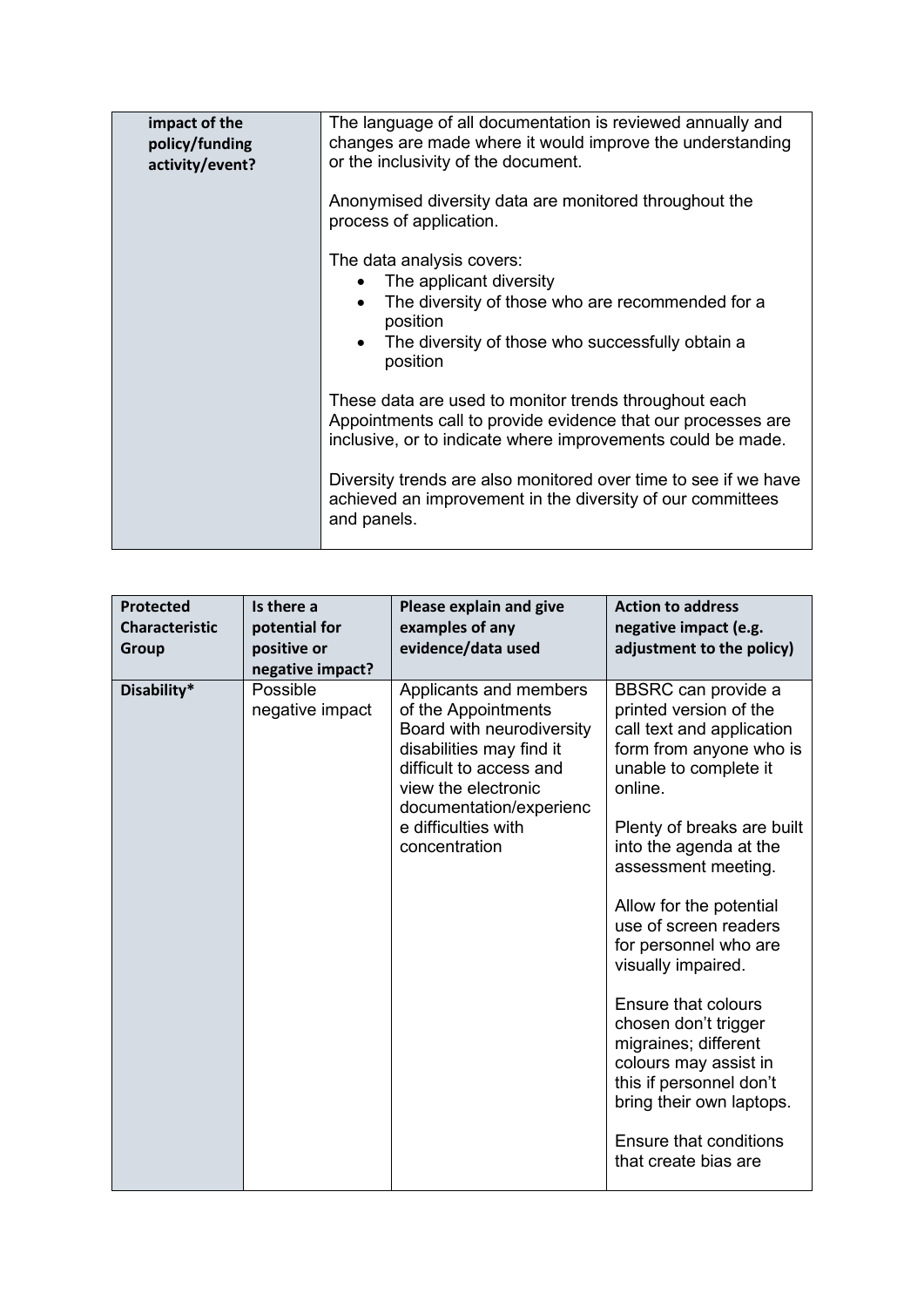|                                         |                             |                                                                                                                                                                                                                                                    | eliminated during the<br>assessment process.                                                                                                                                                                                                                                                                                                                                                                                |
|-----------------------------------------|-----------------------------|----------------------------------------------------------------------------------------------------------------------------------------------------------------------------------------------------------------------------------------------------|-----------------------------------------------------------------------------------------------------------------------------------------------------------------------------------------------------------------------------------------------------------------------------------------------------------------------------------------------------------------------------------------------------------------------------|
|                                         | Possible<br>negative impact | Panel members, newly<br>appointed Pool of Experts<br>and Follow-on Fund<br>Committee members may<br>find it difficult to access<br>physical meeting venue<br>and/or participate in the<br>meeting if the venue<br>cannot cater for their<br>needs. | Respond to individual<br>support needs on a<br>case-by case basis<br>Gather information from<br>meeting participants<br>about any additional<br>requirements they may<br>need to fully participate.                                                                                                                                                                                                                         |
|                                         | Possible<br>negative impact | Successful applicants<br>with difficulty hearing may<br>find it difficult to engage<br>with induction material<br>delivered verbally through<br>presentations.                                                                                     | Closed captions will be<br>used for virtual induction<br>presentations.                                                                                                                                                                                                                                                                                                                                                     |
| Gender                                  | None Identified             |                                                                                                                                                                                                                                                    |                                                                                                                                                                                                                                                                                                                                                                                                                             |
| reassignment                            |                             |                                                                                                                                                                                                                                                    |                                                                                                                                                                                                                                                                                                                                                                                                                             |
| <b>Marriage or</b><br>civil partnership | None Identified             |                                                                                                                                                                                                                                                    |                                                                                                                                                                                                                                                                                                                                                                                                                             |
| <b>Pregnancy and</b>                    | Possible                    | Applicants may feel                                                                                                                                                                                                                                | Individuals are                                                                                                                                                                                                                                                                                                                                                                                                             |
| maternity                               | negative impact             | uncomfortable applying<br>knowing they are<br>currently on or going on<br>maternity leave soon                                                                                                                                                     | encouraged to contact<br>the office as it is<br>possible to delay start<br>dates of appointments or<br>extend appointments to<br>allow for maternity,<br>parental or adoption<br>leave.<br>Guidance is provided to<br>the assessment panel to<br>ensure appropriate<br>assessment of<br>applicants track record<br>without bias against<br>career breaks due to<br>parental leave/caring<br>responsibilities and<br>others. |
|                                         | Possible<br>negative impact | Potential Inductees who<br>are pregnant or on<br>maternity may find it<br>difficult to access the                                                                                                                                                  | <b>BBSRC</b> consult with all<br>appointed applicants to<br>understand and cater for                                                                                                                                                                                                                                                                                                                                        |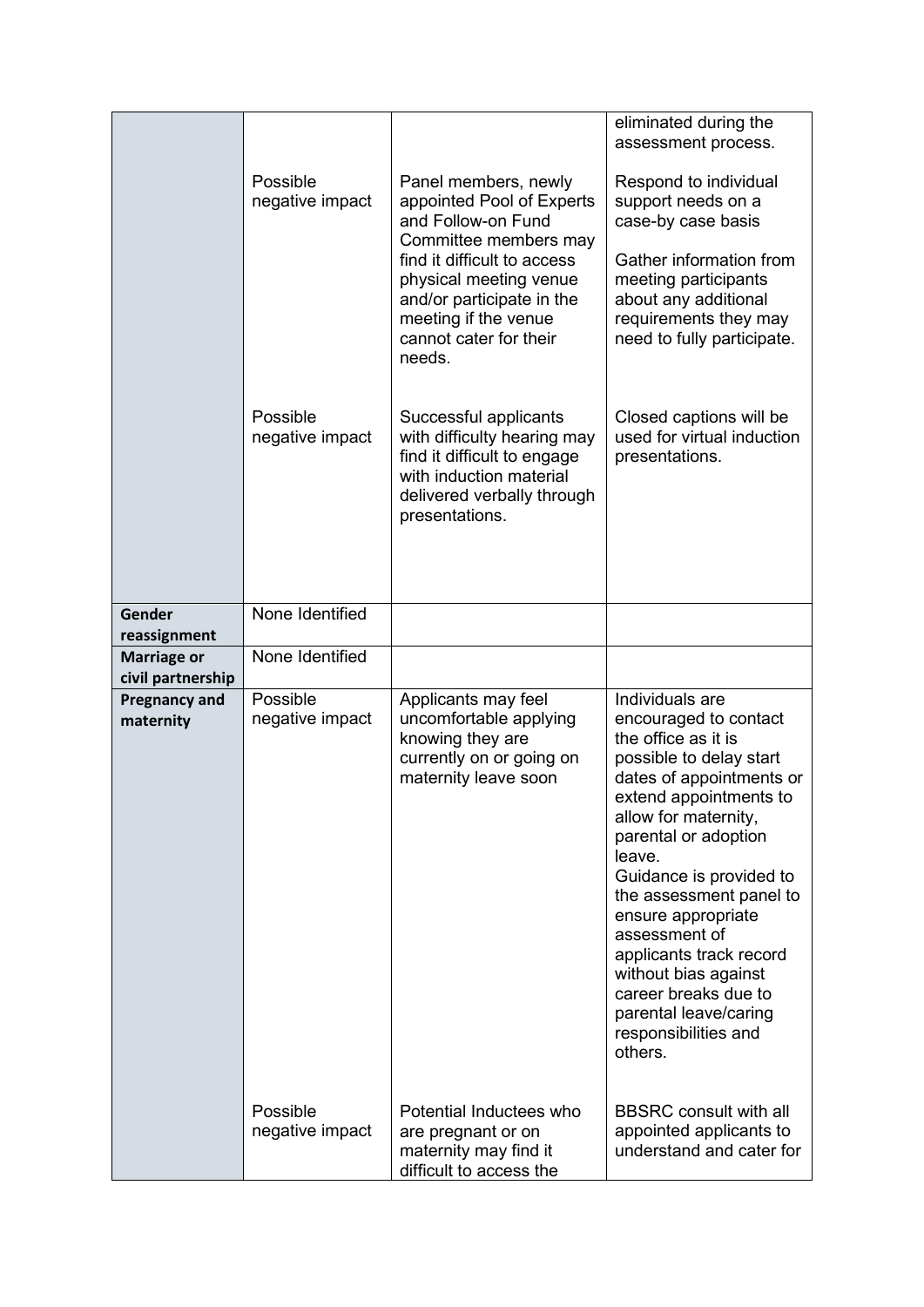|                                                                |                             | venue and/or participate<br>at the Induction Meeting                                                                                                                                                             | their requirements for<br>participation.<br><b>BBSRC</b> allows members<br>to claim expenses for<br>reasonable childcare<br>costs during meetings.                                                                                                                                    |
|----------------------------------------------------------------|-----------------------------|------------------------------------------------------------------------------------------------------------------------------------------------------------------------------------------------------------------|---------------------------------------------------------------------------------------------------------------------------------------------------------------------------------------------------------------------------------------------------------------------------------------|
| Race*                                                          | None Identified             |                                                                                                                                                                                                                  |                                                                                                                                                                                                                                                                                       |
| <b>Religion or</b>                                             | Possible                    | Key dates for the                                                                                                                                                                                                | We have endeavoured                                                                                                                                                                                                                                                                   |
| belief*                                                        | negative impact             | appointments call could<br>coincide with some<br>religious holidays                                                                                                                                              | to ensure this process<br>does not coincide with<br>religious holidays.<br>However, if individuals<br>are affected, then they<br>are encouraged to<br>contact the office to<br>discuss extensions.                                                                                    |
|                                                                | Possible<br>negative impact | Potential inductees may<br>be unable to participate in<br>the Induction meeting due<br>to religious observances.                                                                                                 | Potential Inductees can<br>defer their attendance<br>and where possible<br>attend the next available<br>meeting or alternative<br>arrangements can be<br>made.                                                                                                                        |
| <b>Sexual</b><br>orientation*                                  | None Identified             |                                                                                                                                                                                                                  |                                                                                                                                                                                                                                                                                       |
| Sex (gender)*                                                  | Possible<br>negative impact | In 2021 we observed a<br>marked decrease in the<br>proportion of applications<br>from people identifying as<br>female, indicating there is<br>a potential barrier to<br>applying for female<br>researchers.      | We particularly<br>encourage applications<br>from female applicants<br>and are working within<br>the office and through<br>consultation with the<br>Appointments Board to<br>understand what<br>barriers there are to<br>applying.                                                    |
| Age*                                                           | None Identified             |                                                                                                                                                                                                                  |                                                                                                                                                                                                                                                                                       |
| <b>Other (Career</b><br><b>Stage and</b><br><b>Background)</b> | Possible<br>negative impact | Potential applicants from<br>non-academic<br>backgrounds (eg. public<br>sector), industrialists and<br>those on an alternative<br>career path may not think<br>that this opportunity is<br>appropriate for them. | Care has been taken to<br>ensure that the call text<br>is inclusive of these<br>applicants, and the<br>application form has<br>been crafted in<br>consultation with UKRI<br><b>Research Culture EDI</b><br>strategy teams and the<br>Appointments Board to<br>ensure it is inclusive. |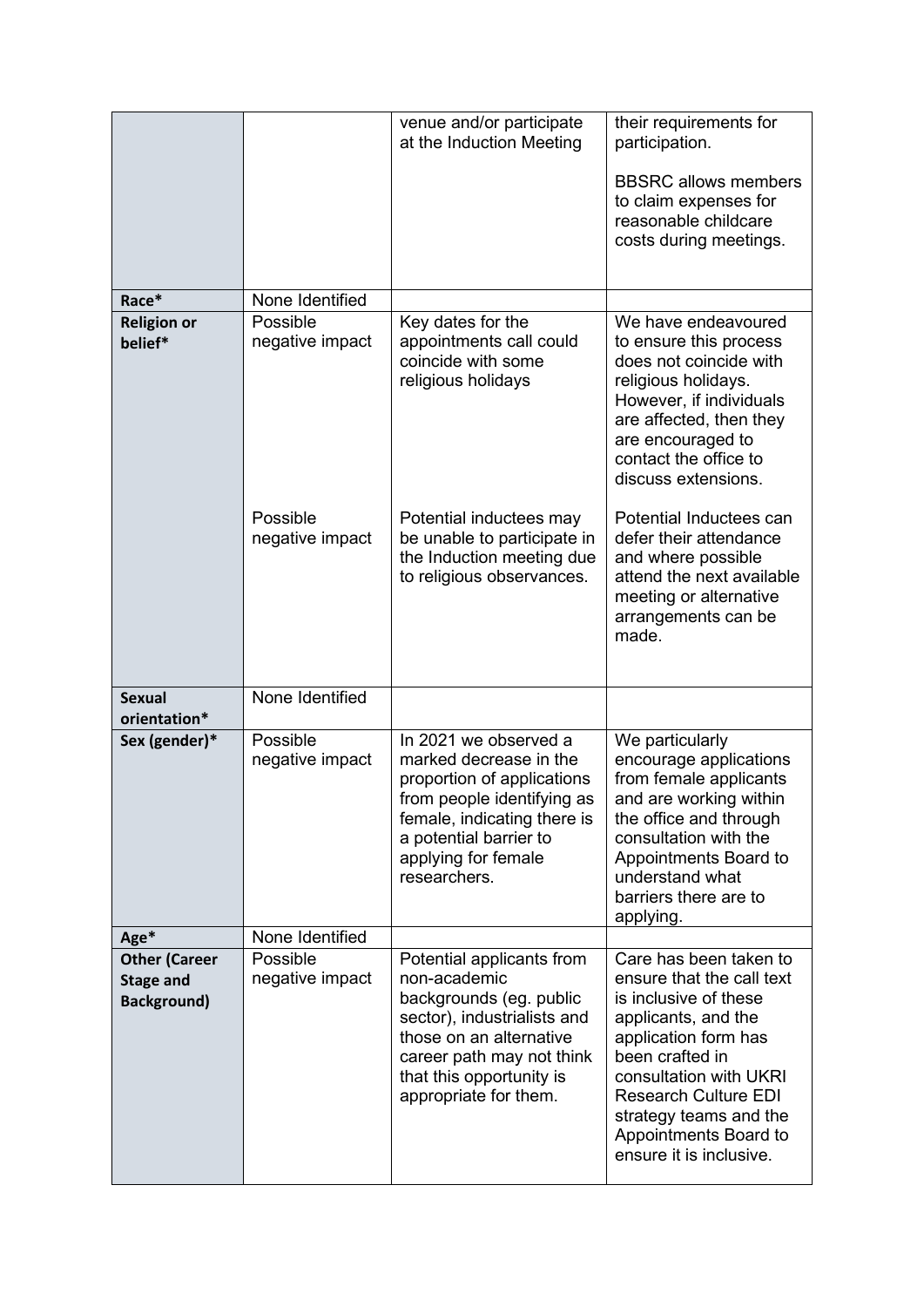| <b>Other</b>      | <b>Possible</b> | Applicants may be         | <b>UKRI Policy states that</b> |
|-------------------|-----------------|---------------------------|--------------------------------|
| <b>Parenting</b>  | negative impact | cautious about committing | the cost of additional         |
| /Caring/          |                 | to attend meetings that   | caring responsibilities        |
| Guardianship      |                 | may conflict with these   | while on BBSRC                 |
| responsibilities) |                 | responsibilities or incur | business can be                |
|                   |                 | additional costs for      | reclaimed.                     |
|                   |                 | additional care.          |                                |
|                   |                 |                           |                                |

\*In addition to the above, steps will be taken throughout the appointment process to minimise discriminatory practices. This includes:

- BBSRC strive for diversity within the BBSRC Appointments Board responsible for the final appointments (across protected characteristics, as well as expertise, geographical location, career stage and background).
- Care has been taken to ensure the language in the call text is inclusive. Care has been taken to ensure the language and format of the application form is inclusive

| Question                                                                                                                                    |                                                                                                                                                                                                                                                                                                                                                                                                                  | <b>Explanation / justification</b>                                                                                                                   |                                                                                                                                                       |  |
|---------------------------------------------------------------------------------------------------------------------------------------------|------------------------------------------------------------------------------------------------------------------------------------------------------------------------------------------------------------------------------------------------------------------------------------------------------------------------------------------------------------------------------------------------------------------|------------------------------------------------------------------------------------------------------------------------------------------------------|-------------------------------------------------------------------------------------------------------------------------------------------------------|--|
| Is it possible the proposed policy or<br>activity or change in policy or activity<br>could discriminate or unfairly<br>disadvantage people? |                                                                                                                                                                                                                                                                                                                                                                                                                  | Some groups may be disadvantaged but<br>mitigations have been put in place. Support will<br>be provided to individuals where they are<br>identified. |                                                                                                                                                       |  |
| <b>Final Decision:</b>                                                                                                                      |                                                                                                                                                                                                                                                                                                                                                                                                                  | <b>Tick the</b><br>relevant<br>box                                                                                                                   | Include any explanation /<br>justification required                                                                                                   |  |
|                                                                                                                                             | 1. No barriers identified, therefore<br>activity will proceed.                                                                                                                                                                                                                                                                                                                                                   |                                                                                                                                                      |                                                                                                                                                       |  |
|                                                                                                                                             | 2. You can decide to stop the policy<br>or practice at some point because<br>the data shows bias towards one or<br>more groups                                                                                                                                                                                                                                                                                   |                                                                                                                                                      |                                                                                                                                                       |  |
|                                                                                                                                             | 3. You can adapt or change the<br>policy in a way which you think will<br>eliminate the bias                                                                                                                                                                                                                                                                                                                     |                                                                                                                                                      | Some groups may be disadvantaged<br>but mitigations have been put in<br>place. Support will be provided to<br>individuals where these are identified. |  |
|                                                                                                                                             | 4. Barriers and impact identified,<br>however having considered all<br>available options carefully, there<br>appear to be no other proportionate<br>ways to achieve the aim of the<br>policy or practice (e.g. in extreme<br>cases or where positive action is<br>taken). Therefore you are going to<br>proceed with caution with this<br>policy or practice knowing that it<br>may favour some people less than |                                                                                                                                                      |                                                                                                                                                       |  |

## **Evaluation:**